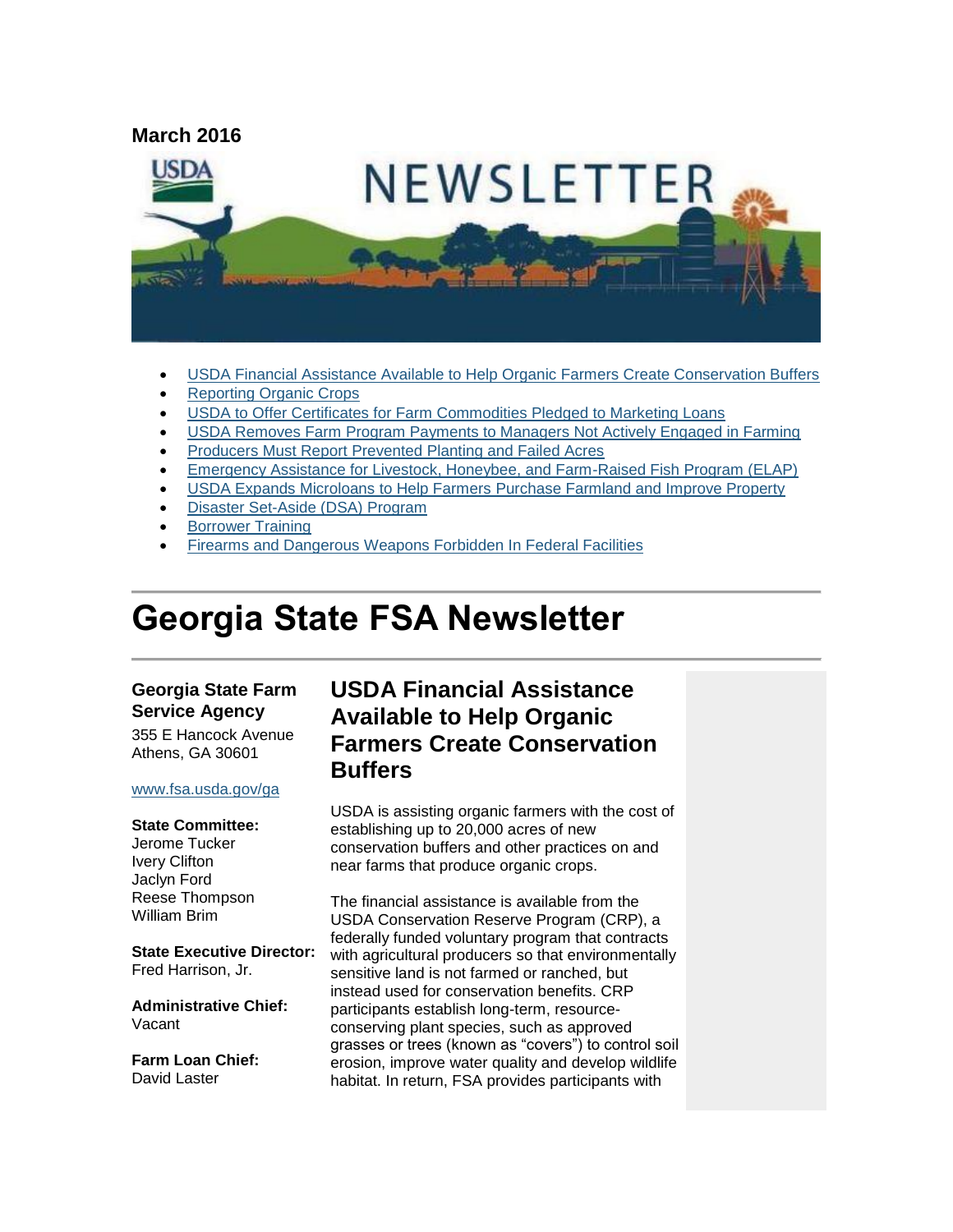#### **Farm Program Chief:** Brett Martin

#### **Public Affairs/Outreach:** Neal Leonard

Please contact your local FSA Office for questions specific to your operation or county.

rental payments and cost-share assistance. Contract duration is between 10 and 15 years.

For conservation buffers, funds are available for establishing shrubs and trees, or supporting pollinating species, and can be planted in blocks or strips. Interested organic producers can offer eligible land for enrollment in this initiative at any time.

Other USDA FSA programs that assist organic farmers include:

- The Noninsured Crop Disaster Assistance Program that provides financial assistance for 55 to 100 percent of the average market price for organic crop losses between 50 to 65 percent of expected production due to a natural disaster.
- Marketing assistance loans that provide interim financing to help producers meet cash flow needs without having to sell crops during harvest when market prices are low, and deficiency payments to producers who forgo the loan in return for a payment on the eligible commodity.
- A variety of loans for operating expenses, ownership or guarantees with outside lenders, including streamlined microloans that have a lower amount of paperwork.
- Farm Storage Facility Loans that provide low-interest financing to build or upgrade storage facilities for organic commodities, including cold storage, grain bins, bulk tanks and drying and handling equipment.
- Services such as mapping farm and field boundaries and reporting organic acreage that can be provided to a farm's organic certifier or crop insurance agent.

Visit [www.fsa.usda.gov/organic](http://www.fsa.usda.gov/organic) to learn more about how FSA can help organic farmers. For an interactive tour of CRP success stories, visit [www.fsa.usda.gov/CRPis30](http://www.fsa.usda.gov/CRPis30) or follow #CRPis30 on Twitter. To learn more about FSA programs visit a local FSA office or [www.fsa.usda.gov.](http://www.fsa.usda.gov/) To find your local FSA office, visit [http://offices.usda.gov.](http://offices.usda.gov/)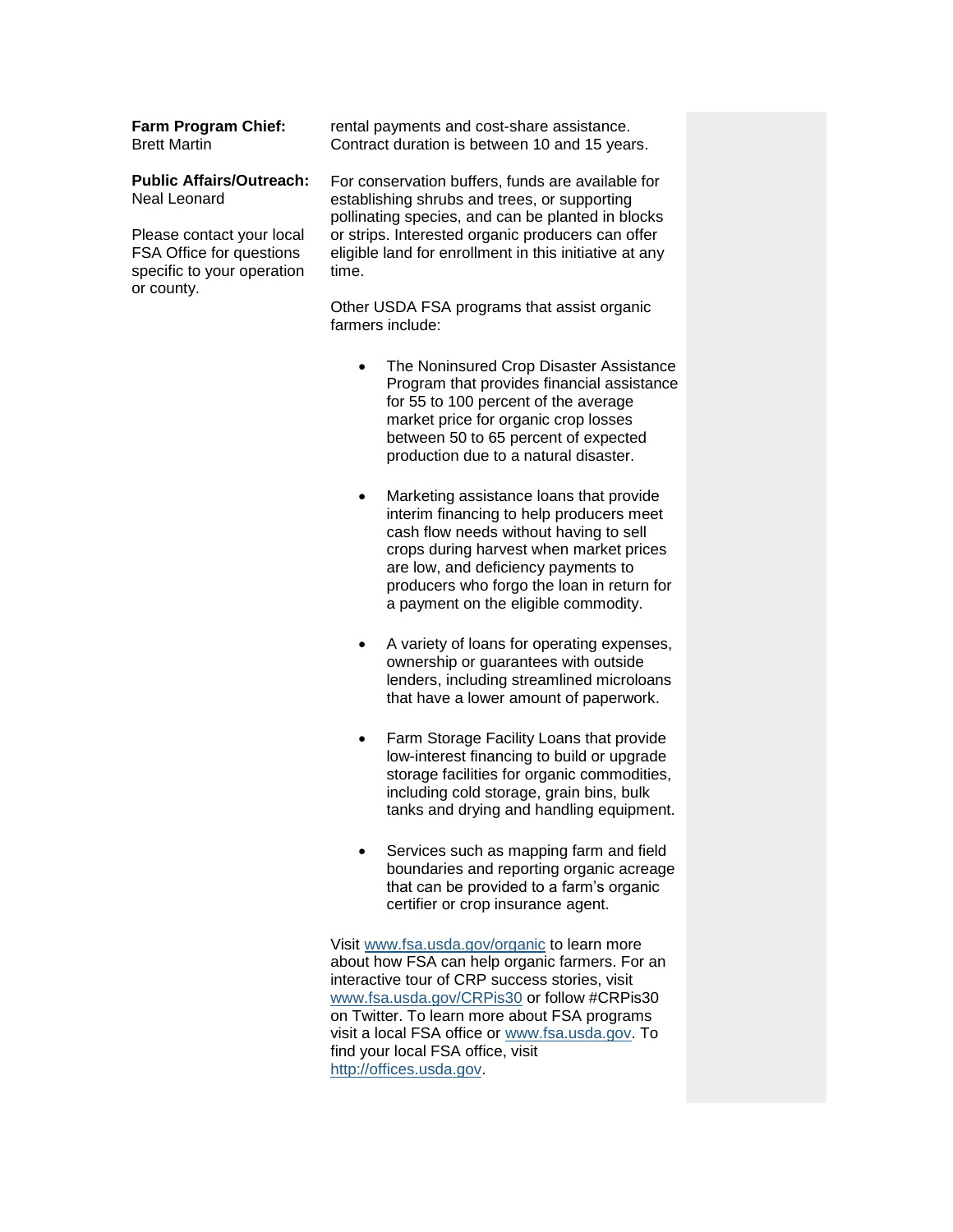# <span id="page-2-0"></span>**Reporting Organic Crops**

Producers who want to use the Noninsured Crop Disaster Assistance Program (NAP) organic price and selected the "organic" option on their NAP application must report their crops as organic.

When certifying organic acres, the buffer zone acreage must be included in the organic acreage.

Producers must also provide a current organic plan, organic certificate or documentation from a certifying agent indicating an organic plan is in effect. Documentation must include:

- name of certified individuals
- address
- telephone number
- effective date of certification
- certificate number
- list of commodities certified
- name and address of certifying agent
- a map showing the specific location of each field of certified organic, including the buffer zone acreage

Certification exemptions are available for producers whose annual gross agricultural income from organic sales totals \$5,000 or less. Although exempt growers are not required to provide a written certificate, they are still required to provide a map showing the specific location of each field of certified organic, transitional and buffer zone acreage.

For questions about reporting organic crops, contact your local FSA office. To find your local office, visit [http://offices.usda.gov.](http://offices.usda.gov/)

# <span id="page-2-1"></span>**USDA to Offer Certificates for Farm Commodities Pledged to Marketing Loans**

Producers who have crops pledged as collateral for a marketing assistance loan can now purchase a commodity certificate that may be exchanged for the outstanding loan collateral. The authority is provided by the 2016 Consolidated Appropriations Act, legislation enacted by Congress in December. Commodity certificates are available beginning with the 2015 crop in situations where the applicable marketing assistance loan rate exceeds the exchange rate. Currently, the only eligible commodity is cotton.

USDA's Farm Service Agency (FSA) routinely provides agricultural producers with marketing assistance loans that provide interim cash flow without having to sell the commodities when market prices are at harvest time lows. The loans allow the producer to store and delay the sale of the commodity until more favorable market conditions emerge, while also providing for a more orderly marketing of commodities throughout the marketing year.

These loans are considered "nonrecourse" because the loan can be redeemed by delivering the commodity pledged as collateral to the government as full payment for the loan upon maturity. Commodity certificates are available to loan holders having outstanding nonrecourse loans for wheat, upland cotton, rice, feed grains, pulse crops (dry peas, lentils, large and small chickpeas), peanuts, wool, soybeans and designated minor oilseeds. These certificates can be purchased at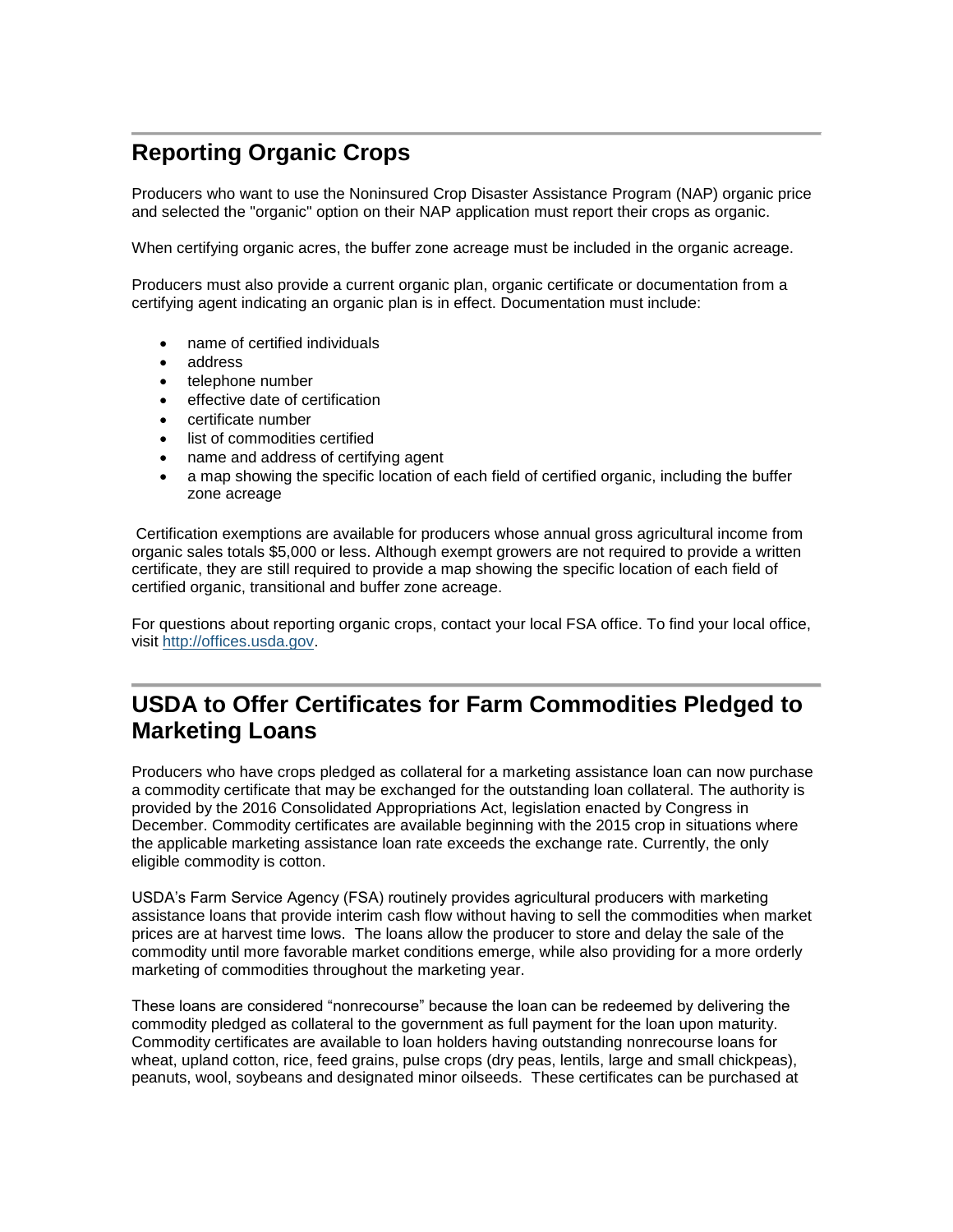the posted county price (or adjusted world price or national posted price) for the quantity of commodity under loan, and must be immediately exchanged for the collateral, satisfying the loan.

Producers may contact their FSA office that maintains their loan or their loan service agent for additional information. Producers who do business with Cooperative Marketing Associations (CMA) or Designated Marketing Associations (DMA) may contact their respective associations for additional information. To learn more about commodity certificates, visit [www.fsa.usda.gov/pricesupport.](http://www.fsa.usda.gov/pricesupport)

### <span id="page-3-0"></span>**USDA Removes Farm Program Payments to Managers Not Actively Engaged in Farming**

USDA finalized a rule to ensure that farm safety-net payments are issued only to active managers of farms that operate as joint ventures or general partnerships, consistent with the direction and authority provided by Congress in the 2014 Farm Bill. The action, which exempts family farm operations, closes a loophole where individuals who were not actively part of farm management still received payments.

Since 1987, the broad definition of "actively engaged" resulted in some general partnerships and joint ventures adding managers to the farming operation, qualifying for more payments, that did not substantially contribute to management. The rule applies to operations seeking more than one farm manager, and requires measureable, documented hours and key management activities each year. Some operations of certain sizes and complexity may be allowed up to three qualifying managers under limited conditions. The changes apply to payments for 2016 and subsequent crop years for Agriculture Risk Coverage (ARC) and Price Loss Coverage (PLC) Programs, Loan Deficiency Payments (LDP) and Marketing Loan Gains (MLG) realized via the Marketing Assistance Loan program.

As required by Congress, the new rule does not apply to family farms, or change regulations related to contributions of land, capital, equipment, or labor. The changes go into effect for the 2016 crop year for most farms. Farms that have already planted fall crops for 2016 have until the 2017 crop year to comply. For more details, producers are encouraged to consult their local Farm Service Agency office.

### <span id="page-3-1"></span>**Producers Must Report Prevented Planting and Failed Acres**

USDA Farm Service Agency (FSA) reminds producers to report prevented planting and failed acres in order to establish or retain FSA program eligibility.

Producers must report crop acreage they intended to plant, but due to natural disaster, were prevented from planting. Prevented planting acreage must be reported on form CCC-576, Notice of Loss, **no later than 15 calendar days after the final planting date as established by FSA and Risk Management Agency (RMA)**.

• If a producer is unable to report the prevented planting acreage within the 15 calendar days following the final planting date, a late-filed request can be submitted. Late-filed reports will only be accepted if the producer pays a late fee to cover the cost of FSA conducting a farm visit to assess the eligible disaster condition that prevented the crop from being "timely" planted. It is important to note that even if a prevented planting request is "late-filed" and the producer pays the late fee, the request must still be received at a time which would allow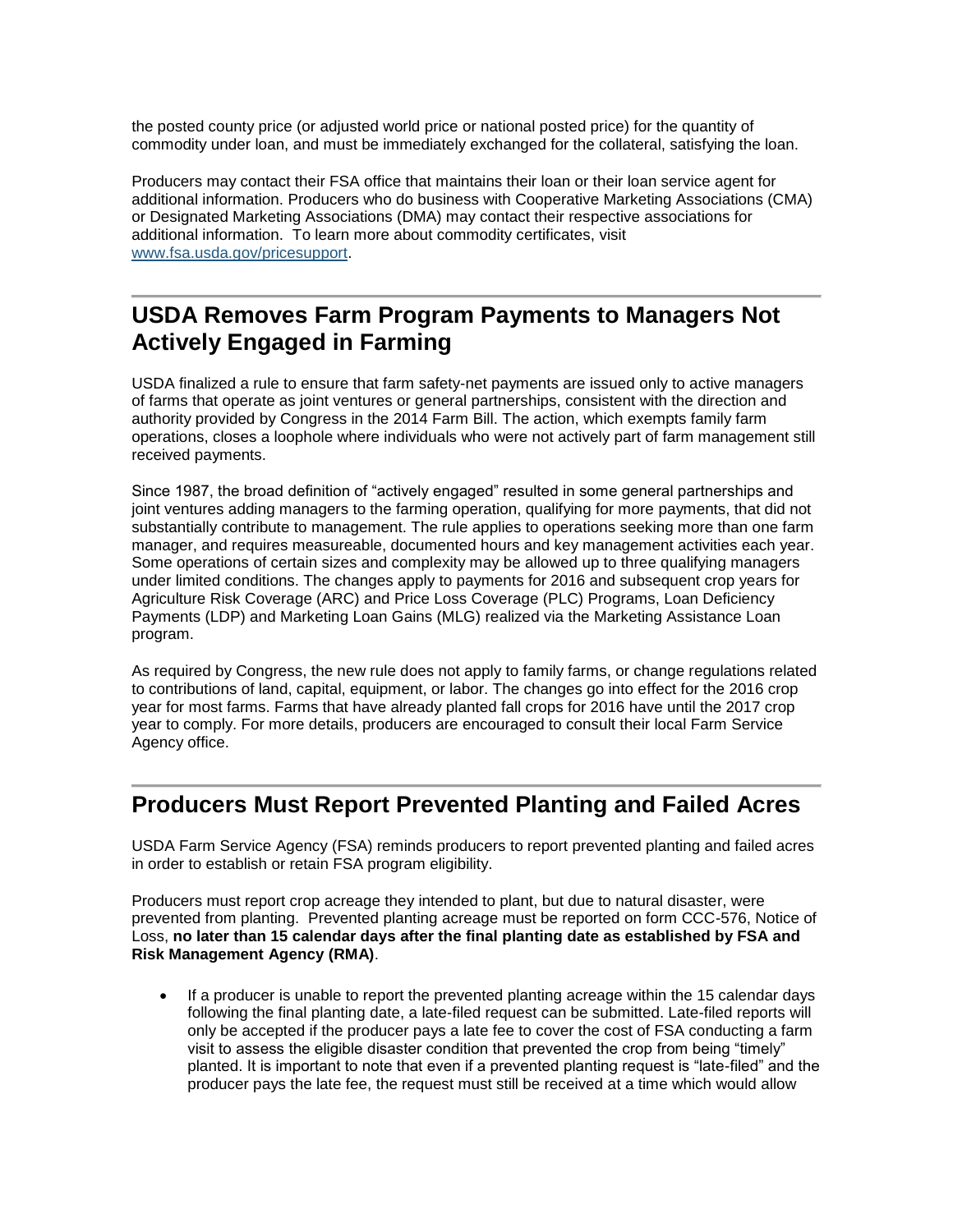the county office to perform a field visit to determine the planting conditions on the final planting date.

Additionally, producers with failed acres should also use form CCC-576, Notice of Loss, to report failed acres. The filing of a "failed acres" request is required to be filed **PRIOR** to destroying or disposing of the affected crop acreage.

For losses on crops covered by the Non-Insured Crop Disaster Assistance Program (NAP), producers must file a Notice of Loss within 15 days of the occurrence of the disaster or when losses become apparent. Producers must timely file a Notice of Loss for failed acres on all crops including grasses.

Please contact your local County FSA Office to schedule an appointment to file a Notice of Loss. To find your local FSA office visit [http://offices.usda.gov.](http://offices.usda.gov/)

### <span id="page-4-0"></span>**Emergency Assistance for Livestock, Honeybee, and Farm-Raised Fish Program (ELAP)**

The Emergency Assistance for Livestock, Honeybees and Farm-Raised Fish Program (ELAP) provides emergency assistance to eligible livestock, honeybee, and farm-raised fish producers who have losses due to disease, adverse weather or other conditions, such as floods and wildfires, not covered by other agricultural disaster assistance programs.

Eligible livestock losses include grazing losses not covered under the Livestock Forage Disaster Program (LFP) and loss of purchased feed and/or mechanically harvested feed due to an eligible adverse weather event.

Eligible honeybee losses include loss of purchased feed due to an eligible adverse weather event, cost of additional feed purchased above normal quantities due to an eligible adverse weather condition, colony losses in excess of normal mortality due to an eligible weather event or loss condition, including CCD, and hive losses due to eligible adverse weather. Honeybee producers are encouraged to contact their local FSA offices every month to file a Notice of Loss or advise there have been no losses during the past 30 day period.

Eligible farm-raised fish losses include death losses in excess of normal mortality and/or loss of purchased feed due to an eligible adverse weather event.

Producers who suffer eligible livestock, honeybee, or farm-raised fish losses from October 1, 2015 to September 30, 2016 must file:

- A notice of loss the earlier of 30 calendar days of when the loss is apparent
- An application for payment by November 1, 2016

<span id="page-4-1"></span>The Farm Bill caps ELAP disaster funding at \$20 million per federal fiscal year.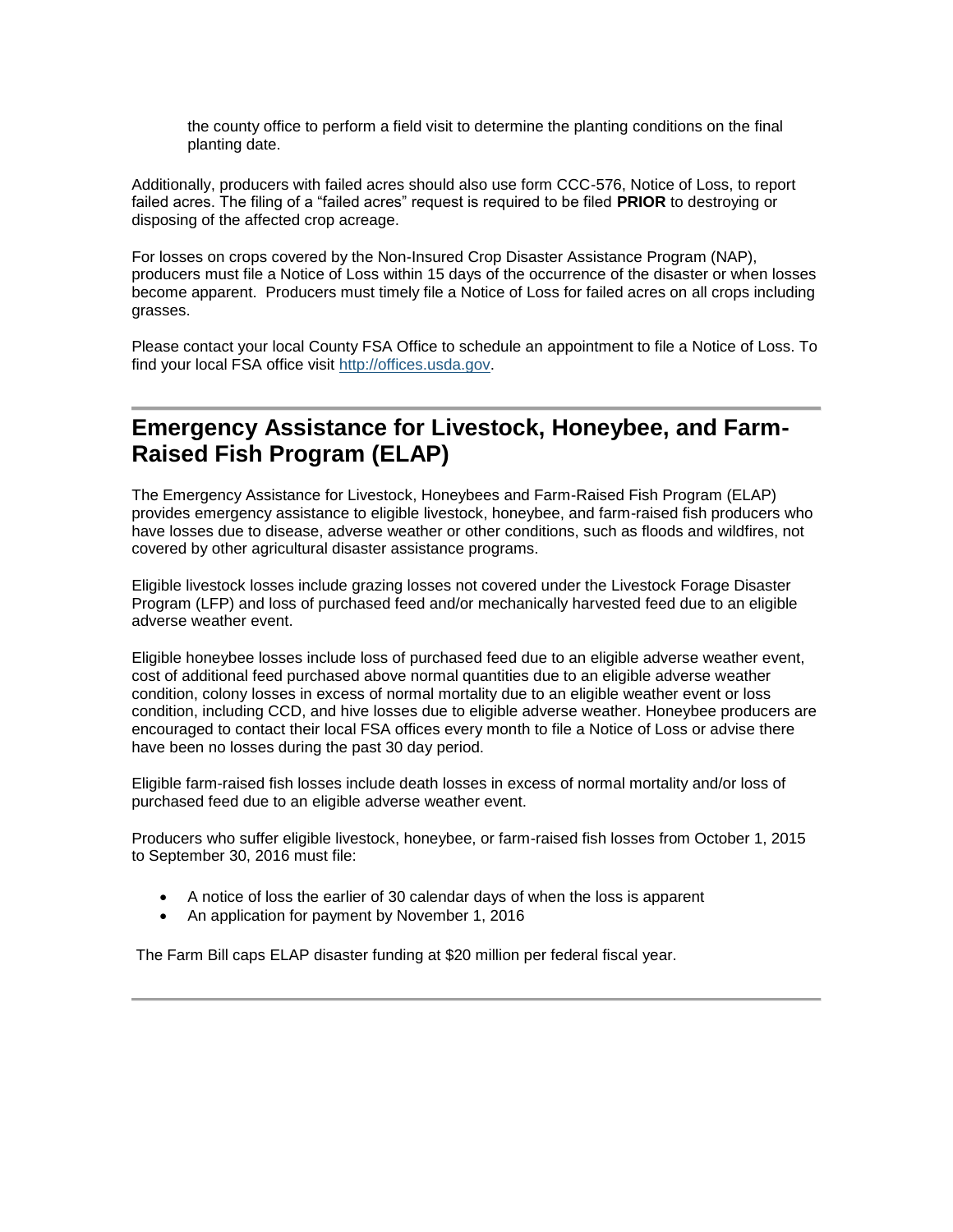# **USDA Expands Microloans to Help Farmers Purchase Farmland and Improve Property**

Producers, Including Beginning and Underserved Farmers, Have a New Option to Gain Access to Land

The U.S. Department of Agriculture (USDA) will begin offering farm ownership microloans, creating a new financing avenue for farmers to buy and improve property. These microloans will be especially helpful to beginning or underserved farmers, U.S. veterans looking for a career in farming, and those who have small and mid-sized farming operations.

The microloan program, which celebrates its third anniversary this week, has been hugely successful, providing more than 16,800 low-interest loans, totaling over \$373 million to producers across the country. Microloans have helped farmers and ranchers with operating costs, such as feed, fertilizer, tools, fencing, equipment, and living expenses since 2013. Seventy percent of loans have gone to new farmers.

Now, microloans will be available to also help with farm land and building purchases, and soil and water conservation improvements. FSA designed the expanded program to simplify the application process, expand eligibility requirements and expedite smaller real estate loans to help farmers strengthen their operations. Microloans provide up to \$50,000 to qualified producers, and can be issued to the applicant directly from the USDA Farm Service Agency (FSA).

This microloan announcement is another USDA resource for America's farmers and ranchers to utilize, especially as [new and beginning farmers and ranchers](http://www.usda.gov/newfarmers) look for the assistance they need to get started. To learn more about the FSA microloan program visit [www.fsa.usda.gov/microloans,](http://www.fsa.usda.gov/microloans) or contact your local FSA office. To find your nearest office location, please visit [http://offices.usda.gov.](http://links.govdelivery.com/track?type=click&enid=ZWFzPTEmbWFpbGluZ2lkPTIwMTUwMjEwLjQxNDAyNjYxJm1lc3NhZ2VpZD1NREItUFJELUJVTC0yMDE1MDIxMC40MTQwMjY2MSZkYXRhYmFzZWlkPTEwMDEmc2VyaWFsPTE3MjQxMDk2JmVtYWlsaWQ9ZGFyaW4ubGVhY2hAaWEudXNkYS5nb3YmdXNlcmlkPWRhcmluLmxlYWNoQGlhLnVzZGEuZ292JmZsPSZleHRyYT1NdWx0aXZhcmlhdGVJZD0mJiY=&&&113&&&http://offices.usda.gov/)

# <span id="page-5-0"></span>**Disaster Set-Aside (DSA) Program**

FSA borrowers with farms located in designated primary or contiguous disaster areas who are unable to make their scheduled FSA loan payments should consider the Disaster Set-Aside (DSA) program.

DSA is available to producers who suffered losses as a result of a natural disaster and is intended to relieve immediate and temporary financial stress. FSA is authorized to consider setting aside the portion of a payment(s) needed for the operation to continue on a viable scale. Borrowers must have at least two years left on the term of their loan in order to qualify.

Borrowers have eight months from the date of the disaster designation to submit a complete application. The application must include a written request for DSA signed by all parties liable for the debt along with production records and financial history for the operating year in which the disaster occurred. FSA may request additional information from the borrower in order to determine eligibility.

All farm loans must be current or less than 90 days past due at the time the DSA application is completed. Borrowers may not set aside more than one installment on each loan.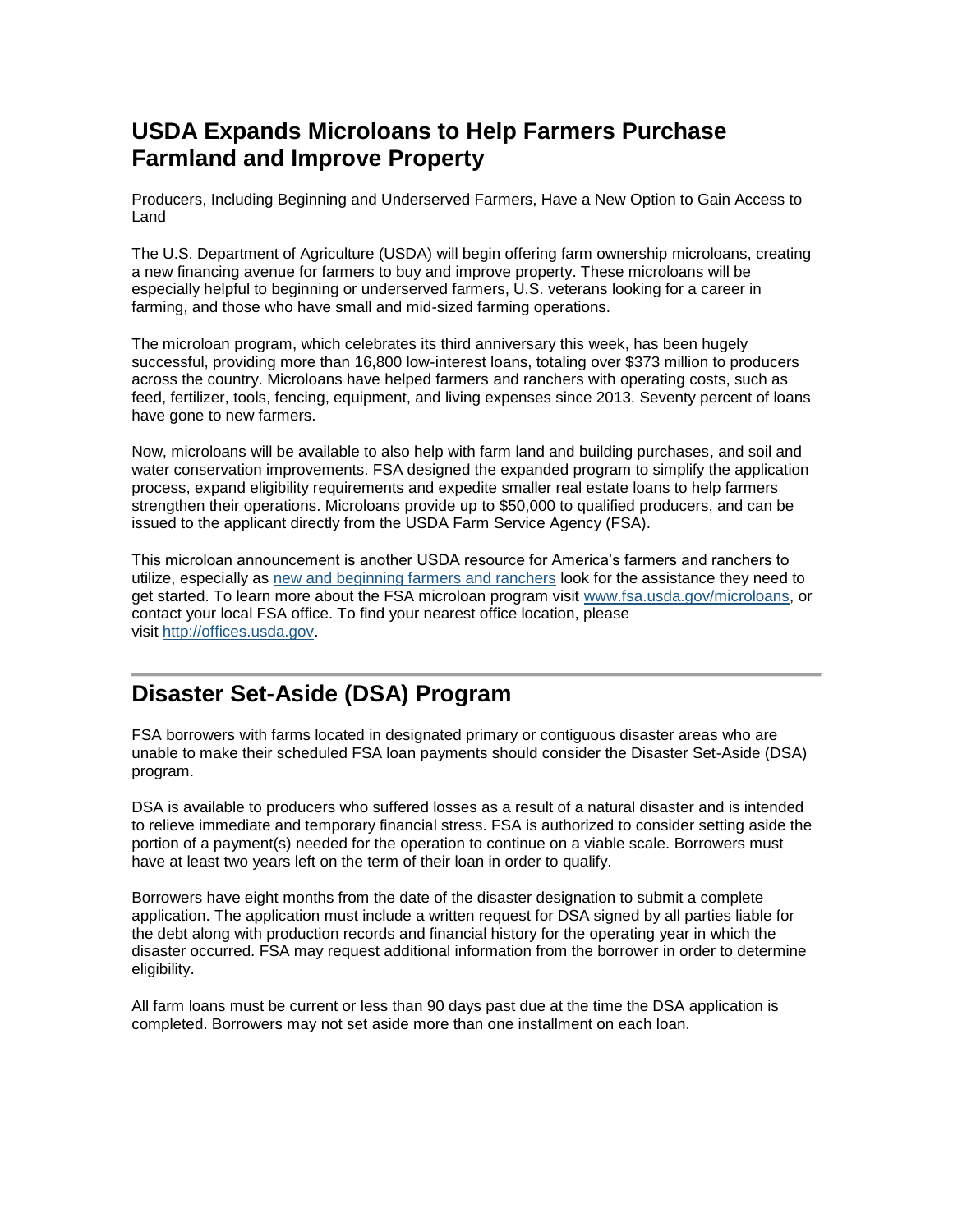The amount set-aside, including interest accrued on the principal portion of the set-aside, is due on or before the final due date of the loan.

For more information, contact your local FSA farm loan office.

### <span id="page-6-0"></span>**Borrower Training**

Borrower training is available for all Farm Service Agency customers. This training is required for all direct loan applicants, unless the applicant has a waiver issued by the agency.

Borrower training includes instruction in production and financial management. The purpose is to help the applicant develop and improve skills that are necessary to successfully operate a farm and build equity in the operation. It aims to help the producer become financially successful. Borrower training is provided, for a fee, by agency approved vendors. Contact your local FSA Farm Loan Manager for a list of approved vendors.

### <span id="page-6-1"></span>**Firearms and Dangerous Weapons Forbidden In Federal Facilities**

#### **USDA Service Centers and Farm Service Agency Offices are Off Limits for Firearms**

This is an important reminder to all customers and patrons of USDA Farm Service Agency (FSA) offices and USDA Service Centers statewide that **firearms are forbidden (even with a permit/license) in Federal Buildings**. A Federal Building by definition is any building owned, leased or rented by the Federal Government, where Federal employees are regularly present for the purpose of performing their official duties.

The items that are prohibited in Federal facilities include any item prohibited by any applicable Federal, State, local, and tribal law and/or ordinance, as well as firearms, dangerous weapons, explosives, or other destructive devices (including their individual parts or components) designed, redesigned, used, intended for use, or readily converted to cause injury, death, or property damage. Possession of firearms and dangerous weapons in Federal facilities as outline above is a crime punishable by fines and imprisonment.

For a complete list of items prohibited in Federal facilities, please view and/or download the document titled, **Items Prohibited from Federal Facilities: An Interagency Security Committee Standard:** [http://www.dhs.gov/sites/default/files/publications/isc-items-prohibited-federal-facilities](http://www.dhs.gov/sites/default/files/publications/isc-items-prohibited-federal-facilities-feb-2013-508.pdf)[feb-2013-508.pdf.](http://www.dhs.gov/sites/default/files/publications/isc-items-prohibited-federal-facilities-feb-2013-508.pdf) **The lists of prohibited items outlined in this document apply to all facility occupants, contractors, and the visiting public.**

If you have questions or concerns regarding this notification, please contact your local Farm Service Agency Office[–http://offices.usda.gov.](http://offices.usda.gov/)

USDA is an equal opportunity provider, employer and lender. To file a complaint of discrimination, write: USDA, Office of the Assistant Secretary for Civil Rights, Office of Adjudication, 1400 Independence Ave., SW, Washington, DC 20250-9410 or call (866) 632-9992 (Toll-free Customer Service), (800) 877-8339 (Local or Federal relay), (866) 377-8642 (Relay voice users).